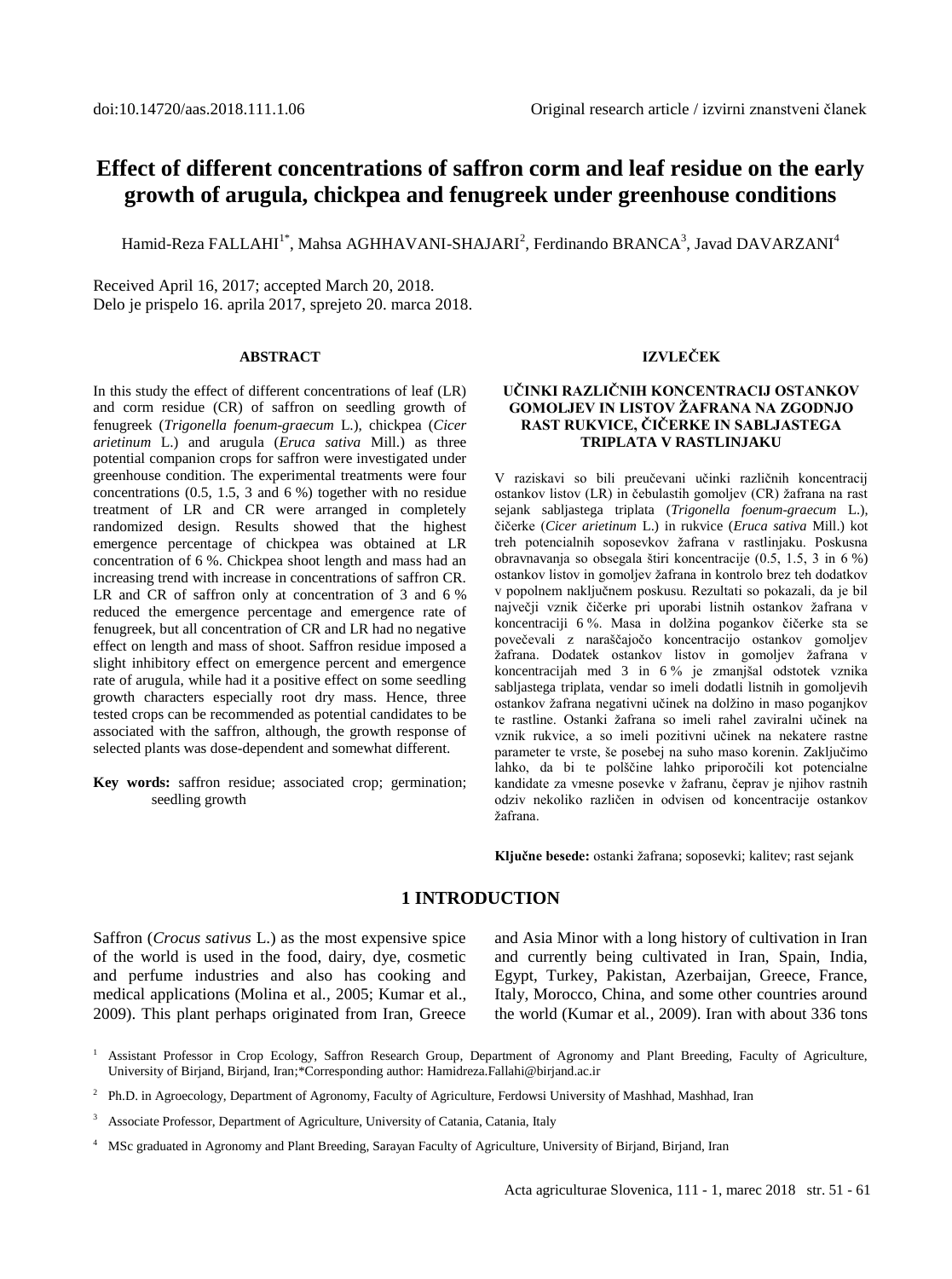dry stigma production per year is currently the world's largest producer and exporter of saffron so that, about 90 % of the global production of this valuable crop is belonged to Iran. Khorasan-Razavi and Southern Khorasan provinces, respectively, with 82700 and 14450 ha area under cultivation and annual production of 258 and 51 tons, have a significant share of saffron global production (Mohammad-Abadi et al*.,* 2011; Koocheki et al.*,* 2016). Due to the special canopy structure of saffron, some of the light and the space are not used appropriately. Furthermore, it's non-extensive and partially shallow root system causes that water and nutrient to be absorbed only from the topsoil. Therefore, the use of suitable intercropping systems can be a useful method for efficient use of these above and underground resources (Koocheki et al*.,* 2016; Fallahi et al*.,* 2014).So far, very few studies have been conducted on the feasibility of intercropping of saffron with catch and cover crops. In a study Khosravi (2005) reported that the use of saffron-black cumin (*Bunium persicum* (Boiss.) B. Fedtsch. Syn.. *Carum persicum* Boiss.) intercropping is a suitable way for filling the empty spaces, weeds control and increasing inputs use efficiencies. Also, results of Faravani et al. (2010) in an intercropping system of saffron with black cumin (black zira or black caraway) revealed that the maximum stigma yield of saffron and seed yield of black cumin were obtained in planting ratio of 67:33 for saffron and black cumin, respectively. Results of Koocheki et al*.* (2009) showed that application of some spring crops such as chickpea (*Cicer arietinum* L.), ajowan (*Carum copticum* (L.) Link.)) and green cumin (*Cuminum cyminum* L.) can be considered as a component crop in saffron cultivation. In another study it has been reported that the use of Persian clover (*Trifolium resupinatum* L.) and fodder pea (*Lathyrus annus* L.) as associated crops with saffron is an effective way for improving of growth and yield of saffron (Koocheki et al*.,* 2016). Naderi-Darbaghshahi et al. (2012) also found that saffron intercropping with three species of daisy family, Asteraceae, (*Matricaria chamomilla* L.*, Tanacetum parthenium* [\(L.\)](https://en.wikipedia.org/wiki/L.) Sch. Bip*.* and *Anthemis nobilis* L.) is possible, without any competition between main crop and associated crops. Koocheki et al. (2009) focused on the cultivation of associated crops that a part of their life cycle was simultaneous with saffron dormancy period. They concluded that there was a negative relationship between the growth period length and irrigation times of associated crops with saffron yield. Therefore, it seems that application of winter associated crops with maximum matching to vegetative phase of saffron growth is a more appropriate strategy (Koocheki et al., 2016).

Saffron is a summer dormant and winter active, low water requirement and low input crop with partially shallow root system which has also allelopathic effects on some other crops (Eghbali et al*.,* 2008; Rashed-Mohassel et al*.,* 2009; Koocheki et al*.,* 2009; Kumar et al*.,* 2009). Therefore, it seems that the selected associated crops for use in saffron intercropping systems must have certain characteristics including: 1 maximum coincidence between the growth of selected crop with saffron vegetative growth stage (Naderi-Darbaghshahi et al.*,* 2012), 2 - shorter growth cycle for reducing the irrigation times of spring associated crop and consequently avoidance from the loss of saffron yield (Koocheki et al.*,* 2009), 3 - the different root system compared with saffron, 4 - low nutritional demand, 5 - producing sufficient organic matter that would be incorporated into the soil, 6 - the ability for nitrogen fixation or improving soil aggregation, 7 producing residue with high decomposability and suitable C:N ratio (Koocheki et al*.,* 2016), 8 - resistance to cold for winter associated crops, 9 - low water demand and resistance to drought stress regarding the low water requirement of saffron and its distribution in dry regains of Iran (Eghbali et al., 2008; Koocheki et al., 2009) and 10 - the lack of strong negative allelopathic effects between saffron and associated crop, because the intercropping is possible if there is no allelopathic effect between intercropped crops (Abbasi & Jahani, 2007; Fallahi et al*.,* 2014). Accordingly, in this research three associated crops were selected and as the first step the possible inhibitory effects of saffron on these plants was explored.

Allelopathy is defined as the inhibitory or stimulatory biochemical interactions within plants using secondary metabolites (allelochemicals) especially phenolic acids and the terpenoid compounds (Chengxu et al., 2011; El-Darier & El-Dien, 2011). In some studies the inhibiting or sometimes stimulating effects of saffron petal, leaf and corm residue on germination and seedling growth criteria of some crops including redroot pigweed (*Amaranthus retroflexus* L.), lambs quarter (*Chenopodium album* L.), common vetch (*Vicia sativa*  L.), common bean (*Phaseolus vulgaris* L.), soybean (*Glycine max* (L.) Merr.), common wheat (*Triticum aestivum* L.), rye (*Secale cereale* L.), common barley (*Hordeum vulgare* L.), corn (*Zea mays* L.), canola (*Brassica napus* L. ssp. *napus*), Mexican cotton (*Gossypium hirsutum* L.), alfalfa (*Medicago sativa* L.), and arugula (*Eruca sativa* Mill.) has been reported (Eskandari- Torbaghan et al., 2007; Abbasi & Jahani, 2007; Eghbali et al*.,* 2008; Rashed-Mohassel et al*.,* 2009; Fallahi et al., 2014).

Investigations on the feasibility of saffron intercropping with other crops that can provide the more favorable growth condition for main crop and also increase the farmer income, has high importance. In this regards the first step is to ensure from the absence of strong inhibitory effects between the saffron and selected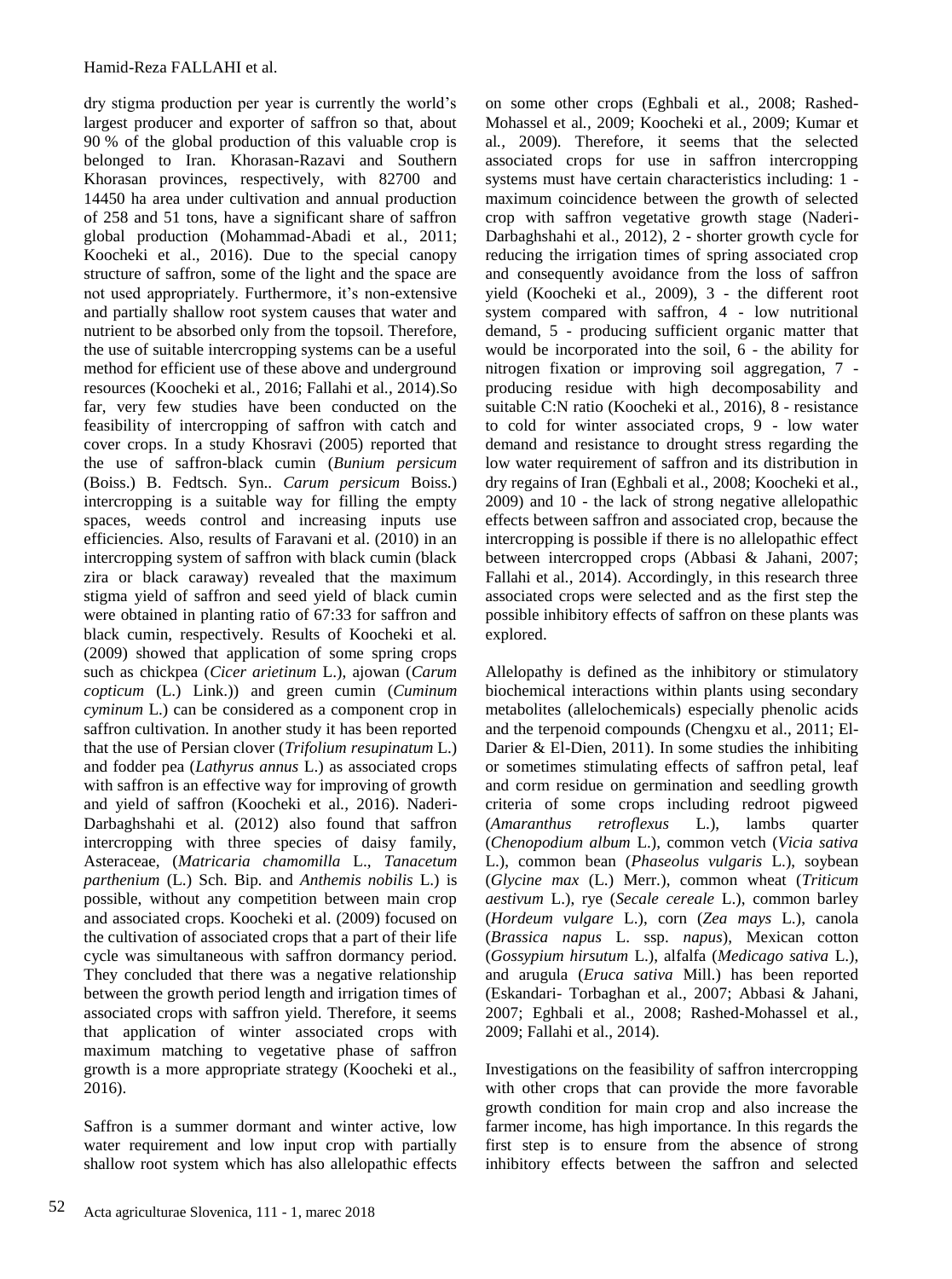associated crops. It must be also noted that the chemical composition of saffron leaves and corms are some different. For example, the corms have essential amino acids, glucose, glutamic acid, glycine, alanine, lysine, histidine, proline, leucine and secondary metabolites such as anthraquinones, while phenolic and flavonoid compounds has been identified in leaves (Behdani & Fallahi, 2015). Accordingly, the allelopathic effects of leaves and corms may be different, as well as the response of received crop of allelochemicals may also be dose dependent. Therefore, the aim of this study was to find out the possible allelopathic effects of different concentrations of saffron corms and leaves residue on early growth of fenugreek, chickpea and arugula. We chose these crops due partially to their growth cycle, relatively low competitiveness, low nutrient demand, the ability to biologically fix atmospheric nitrogen and possible crop establishment in autumn.

# **2 MATERIALS AND METHODS**

In order to investigate the effect of saffron (land race of Sarayan) leaf (LR) and corm (CR) residue on seedling growth of fenugreek, chickpea and arugula three separate experiments were conducted based on a completely randomized design with three replications (a one-way ANOVA analysis) in the greenhouse of Sarayan Faculty of Agriculture, University of Birjand in 2014. In the first experiment the effects of four concentrations of LR  $(0.5, 1.5, 3 \text{ and } 6\%)$  and four concentrations of CR (0.5, 1.5, 3 and 6 %) along with the control treatment (no-residue application) was evaluated on emergence and initial growth indices of chickpea. Similarly, in the second and the third experiments the effects of mentioned CR and LR levels were studied on emergence and seedling growth of fenugreek and arugula, respectively. The concentrations were selected based on previous studies that have been conducted about allelopathic effects of saffron on similar plants such as canola (Brassicaceae), soybean, vetch and bean (Leguminosae) (Abbasi & Jahani, 2007; Eghbali et al., 2008). These crops were they of the same botanical groupings as the test crop used in this experiment (fenugreek and chickpea from Leguminosae and arugula from Brassicaceae) to have justified the choice of concentration used.

The leaves and corms of saffron were harvested and dried separately at  $75 \degree C$  for  $72$  hours and then were milled. After that, appropriate values of milled leaf and corm residue were mixed separately with soil (0 as control treatment as well as  $5, 15, 30$  and  $60 \text{ g kg}^{-1}$  soil for concentrations of 0, 0.5, 1.5, 3 and  $6\%$ , respectively) and then mixed samples were poured into the cotton bags and were kept in greenhouse for 35 days (Eghbali et al., 2008). The aim of this period of time was to ensure the decomposition of plant residue (ambient temperature was  $20-25$  °C). During this period, the moisture of samples was adjusted about in field capacity (FC) point (by weighing two days among the samples and adding water lost) for appropriate decomposition and also avoiding of saffron residue leaching from the soil (Eghbali et al*.,* 2008). Finally, the prepared soil samples were used in planting trays for conducting the experiments. For each treatment, one row of planting trays (including 7 planting hole) was considered as an experimental unit (one replication) and then in each planting hole 5, 2 and 3 seeds were planted for arugula, chickpea and fenugreek (all landrace), respectively (35, 14 and 21 seeds in each experimental unit for mentioned plants, respectively). The difference in planted seed number between tested crops was due to difference in their canopy and root system size as well as differences in their dormancy and viability. All emerged plants were used at the end of experiment for destructive sampling. Soil mass in each experimental unit was about 100 g and the planting depth was 1-1.5 cm. The greenhouse temperature for germination of arugula, chickpea and fenugreek was kept at 17 (Jalilian & Khalili Aqdam, 2014), 26 (Ganjeali et al., 2011) and 21 ˚C (Mehrafarin et al*.,* 2011b), which are the optimum temperatures for them, respectively.

After sowing, the irrigation of planting trays was done daily with distillated water. The amount of used water was so low that it would be avoided from leaching of plant residues used in the soil  $($   $\sim$  60 ml for each experimental unit). The emerged seedlings were counted daily in the morning for ten days. At the end of tenth day, in each treatment the seedlings were removed from the soil and after washing, the shoot and seminal root lengths were determined. After that, all emerged seedlings in each treatment, were dried at  $75 \degree C$  for 48 hours and then the average mass of seminal root and shoot were measured. Moreover, emergence rate (equivalent to germination rate in Petri Dish studies) was calculated using the below formula which has been developed by Maguire (1962).

$$
Rs = \sum_{i=1}^{n} \frac{S_i}{D_i}
$$

In which Rs is emergence rate, Si is daily seed emergence, Di is number of day to n computation and n is number of days computation.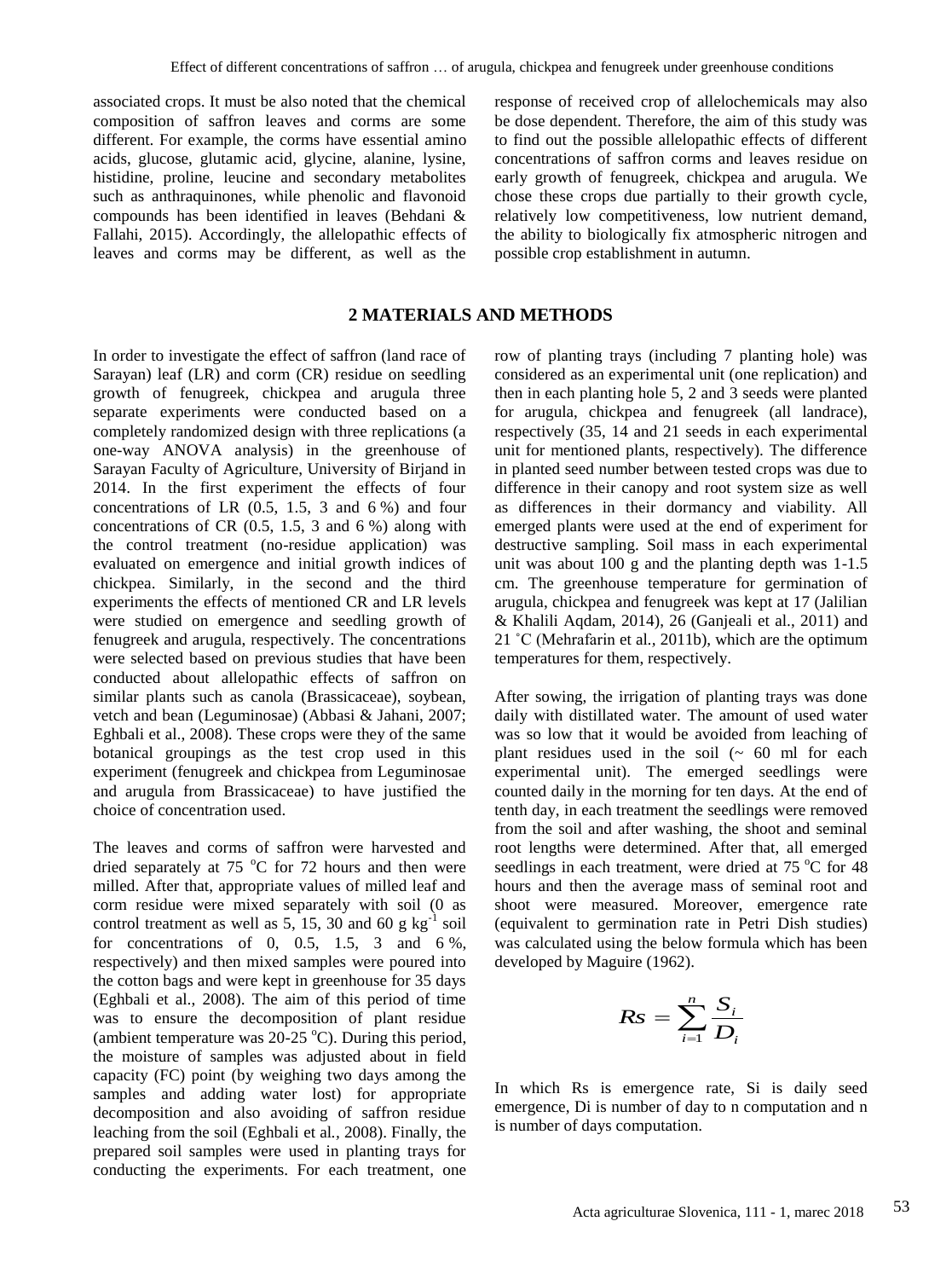Finally, for each of the variate, normality test (Kolmogorov-Smirnov) was done (Marsaglia et al., 2003) and data transformation (Arc-sin) was applied about emergence percent. Then, data analysis was carried out using ANOVA one-way analysis and calculations were done with SAS 9.1. In addition, means were compared by the Duncan's multiple ranges test at the 5 % level of probability.

### **3 RESULTS AND DISCUSSION**

#### **3.1 Effect of saffron residue on chickpea early growth**

Saffron leaf and corm residue had significant effect on all the growth variables except root length (Table 1). There was no significant difference between leaf residue concentrations in terms of emergence percentage and emergence rate. Low levels of saffron corm residue (up to 1.5 %) imposed an increasing effect on emergence percentage and emergence rate, while higher levels of corm residue had a decreasing effect on these indices. However, it should be noted that emergence percentage of chickpea at 6 % concentration of corm residue was 12 % more than its 3 % concentration (Table 2). Allelochemicals have a threshold concentration which their effects below or over it can be different depending upon the sensitivity of the receiving species (Chon  $\&$ Nelson, 2010). Considering appropriate growth of chickpea even at the highest corm residue concentration, it seems that the corm concentrations of more than 6 % is a threshold point for chickpea as receiving species. Plant growth can be increased below the allelopathic threshold, but severe growth reductions occur above the threshold concentration (Chon & Nelson, 2010).

There was statistically no significant different between control and all levels of leaf residue in terms of seminal root and shoot length. The effect of corm residue on

shoot length was different from what was observed about leaf residue, so that, this index increased considerably in all levels of corm residues. For example, the value of shoot length at 6 % corm residue concentration was 2.31 times more than control (5.33 vs. 12.33 cm) (Table 2). Root dry mass of chickpea at leaf and corm concentration of 0.5 % had no significant difference with the control treatment, but more increase in residue concentration reduced this index. Increasing concentration of corm residue significantly increased shoot dry mass, while there was no significant difference between leaves residue levels with the control treatment in terms of shoot mass. In addition, all levels of corm residue decreased the root to shoot ratio in terms of length and mass compared with the control treatment (Table 2). In this regard, Farooq et al*.* (2013) reported that allelochemicals promote plant growth at certain concentration, which may be a reason for our findings, if we assume that the exudates from the saffron residues have allelopathic effect. They stated that allelochemicals secreted into rhizosphere improved nutrients availability through the processes of solubility, biological nitrification inhibition, chelation and selected retention. Understanding the possible reason of our observation required more research on precise identification of chemical compounds exudates by saffron residues into soil.

**Table 1**: Mean of square for the effects of experimental treatments (different concentrations of saffron corm and leaf residue) on emergence and seedling growth criteria of chickpea

|            |                          |            |            |                      |              | Root to              |          |           | Root to              |
|------------|--------------------------|------------|------------|----------------------|--------------|----------------------|----------|-----------|----------------------|
| Sources of | df                       | Emergence  | Emergence  | Root                 | <b>Shoot</b> | shoot                | Root dry | Shoot dry | shoot                |
| variation  |                          | percentage | rate       | length               | length       | length               | mass     | mass      | mass                 |
|            |                          |            |            |                      |              | ratio                |          |           | ratio                |
| Treatment  | 8                        | 323.1      | **<br>1.01 | $3.56$ <sup>ns</sup> | 26.34        | $0.49$ <sup>**</sup> | 0.00017  | 0.00019   | $1.23$ <sup>**</sup> |
| Error      | 18                       | 122.7      | 0.11       | 2.27                 | 3.02         | 0.11                 | 0.00004  | 0.00001   | 0.099                |
| C.V        | $\overline{\phantom{a}}$ | 12.3       | 14.3       | 11.54                | 12.49        | 11.95                | 19.24    | 14.56     | 13.61                |

\*\*, \* and ns, significant in 1 % and 5 % levels and not significant, respectively.

df and CV are degree of freedom and coefficient of variation, respectively.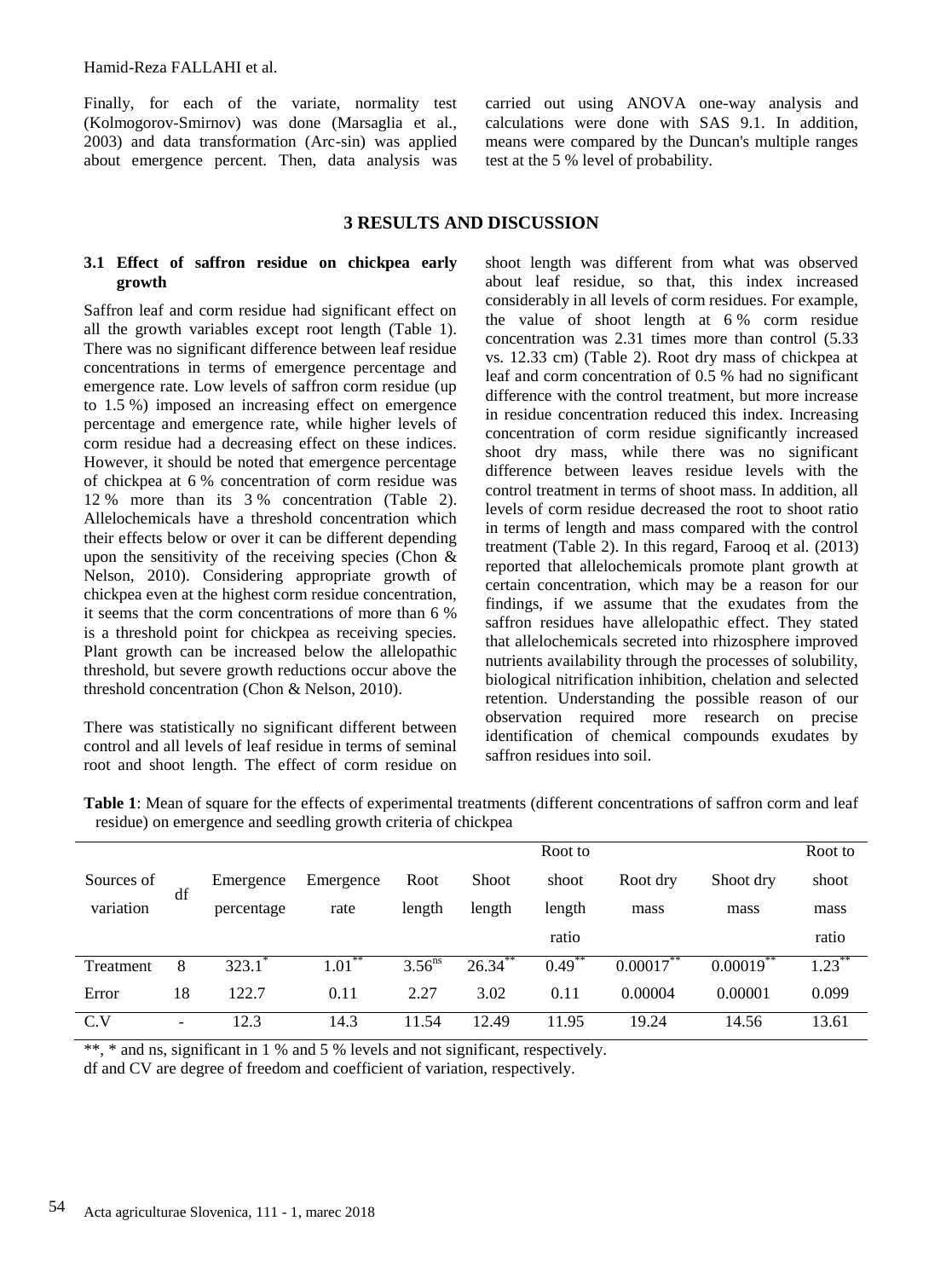| Treatment<br>(percentage of<br>residue) | Emergence<br>percentage | Emergence<br>rate<br>(seedling)<br>per day) | Root<br>length<br>(cm) | Shoot<br>length<br>(cm) | Root to<br>shoot<br>length<br>ratio | Root dry<br>mass(g) | <b>Shoot</b><br>dry<br>mass(g) | Root to<br>shoot<br>mass<br>ratio |
|-----------------------------------------|-------------------------|---------------------------------------------|------------------------|-------------------------|-------------------------------------|---------------------|--------------------------------|-----------------------------------|
| Control $(0.0 %)$                       | $95.3^{a}$              | $2.47^{b}$                                  | $7.63^{ab}$            | $5.33^\circ$            | $1.46^{ab}$                         | $0.038^{ab}$        | 0.016 <sup>cd</sup>            | 2.31 <sup>a</sup>                 |
| $L^*$ 0.5 %                             | $90.6^a$                | $2.24^{bc}$                                 | $5.96^{ab}$            | $5.33^{\circ}$          | $1.23^{a-d}$                        | $0.049^{\rm a}$     | 0.019 <sup>cd</sup>            | 2.60 <sup>a</sup>                 |
| L1.5 %                                  | 80.6 <sup>ab</sup>      | 1.75 <sup>cd</sup>                          | $7.53^{ab}$            | 4.33 <sup>c</sup>       | $1.73^{\rm a}$                      | $0.028^{bc}$        | $0.014^d$                      | $2.04^a$                          |
| L3.0 %                                  | $97.6^{\circ}$          | $2.34^{bc}$                                 | 7.00 <sup>ab</sup>     | 5.16 <sup>c</sup>       | 1.40 <sup>abc</sup>                 | $0.038^{ab}$        | $0.015^d$                      | $2.50^{\circ}$                    |
| L6.0%                                   | 100.0 <sup>a</sup>      | $2.75^{\rm b}$                              | $5.36^{b}$             | $6.46^{bc}$             | 0.86 <sup>bcd</sup>                 | $0.029$ bc          | $0.014^d$                      | 2.01 <sup>a</sup>                 |
| C0.5 %                                  | $93.0^a$                | $3.46^{\circ}$                              | $7.56^{ab}$            | $10.10^a$               | $0.766$ <sup>cd</sup>               | $0.040^{ab}$        | $0.028^{b}$                    | $1.41^{b}$                        |
| C1.5 %                                  | $97.6^{\circ}$          | $2.51^{b}$                                  | 8.56 <sup>a</sup>      | $11.03^a$               | 0.780 <sup>cd</sup>                 | $0.032^{bc}$        | $0.029^{\rm b}$                | $1.07^{b}$                        |
| C3.0%                                   | 69.0 <sup>b</sup>       | $1.41^d$                                    | $5.66^{ab}$            | $9.23^{ab}$             | $0.610^d$                           | 0.024 <sup>c</sup>  | $0.022^{\circ}$                | 1.09 <sup>b</sup>                 |
| C6.0%                                   | 81.0 <sup>ab</sup>      | $2.28^{bc}$                                 | $7.73^{ab}$            | $12.33^{a}$             | $0.666$ <sup>d</sup>                | $0.037^{ab}$        | $0.037$ <sup>a</sup>           | $1.02^{\rm b}$                    |

**Table 2:** Mean comparisons of the effects of different levels of saffron corm and leaf residue on emergence and seedling growth criteria of chickpea

 $*L =$  leaf residue and  $C =$  corm residue. Means with the same letters in each column are not significantly different at the 0.05 level of probability.

On average there was no considerable difference between leaf and corm residue of saffron in terms of emergence percentage and emergence rate of chickpea. Mean data obtained from all levels of saffron residue revealed that emergence percent of chickpea for leaf and corm residue were 92.2 % and 85.2 %, and emergence rate were 2.27 and 2.42 seedling per day, respectively. In addition, mean root length in all corm residue treatments was 7.38 cm and in leaf residue was 6.46 cm. This difference was higher for shoot length, where mean of this index for all levels of corm and leaf residue was 5.32 and 10.67 cm, respectively. Considering the germination percentage, saffron leaf residue until 6 % and corm residue up to 1.5 % were the most appropriate concentrations for chickpea growth without any considerable deterrent allelopathic effect (Table 2). In similar study the results of Eghbali et al. (2008) showed that with increasing the amounts of saffron leaf residue added to the soil, the values of chlorophyll content, plant height, leaf area, shoot and root biomass of wheat, rye, vetch and bean increased, while with increasing the amount of saffron corm residue, all mentioned traits of the crops decreased compared with control treatment. Also, results of Yasmin et al*.* (1999) revealed that chickpea aqueous extract had an inhibitory effect on all germination and seedling growth indices of wheat, while, there was no negative effect of wheat on chickpea growth. Inhibiting effect of allelochemicals on germination and seedling growth is due to the alterations in some primary mechanisms such as cell ultra-structures, molecular biology as well as biochemical and physiological properties (Tanveer et al*.,* 2012). Moreover, allelochemicals can alter the ions absorption rate and reduce macro and micronutrients concentrations in the plants (El-Darier & El-Dien, 2011). In our study there was no considerable inhibiting effect of saffron residue on chickpea growth, however, understanding the mechanisms of inhibiting effects require to more biochemical and physiological studies with higher concentrations of saffron residue.

The life cycle of planted companion crops in saffron field must be as much as possible similar to saffron growth cycle, in terms of time, because irrigation is harmful to saffron after its leaf senescence stage in mid-May (Koocheki et al*.,* 2009). Chickpea is a cool season grain legume which reaches maturity stage approximately one month after saffron leaves senescence (Valimohammadi et al., 2007; Sharafzadeh, 2011). This plant is usually grown without irrigation and survives until harvesting despite progressively increasing drought (Krouma, 2010). Therefore, it could be an appropriate choice to be intercropped with saffron. This conclusion is due to the possible autumnal planting of chickpea, considerable synchronization of chickpea growth cycle with saffron and good resistance of chickpea against drought which is according to low water requirement of saffron.

#### **3.2 Effect of saffron residue on fenugreek early growth**

All measured seedling growth characters except for root dry mass were affected significantly by saffron residue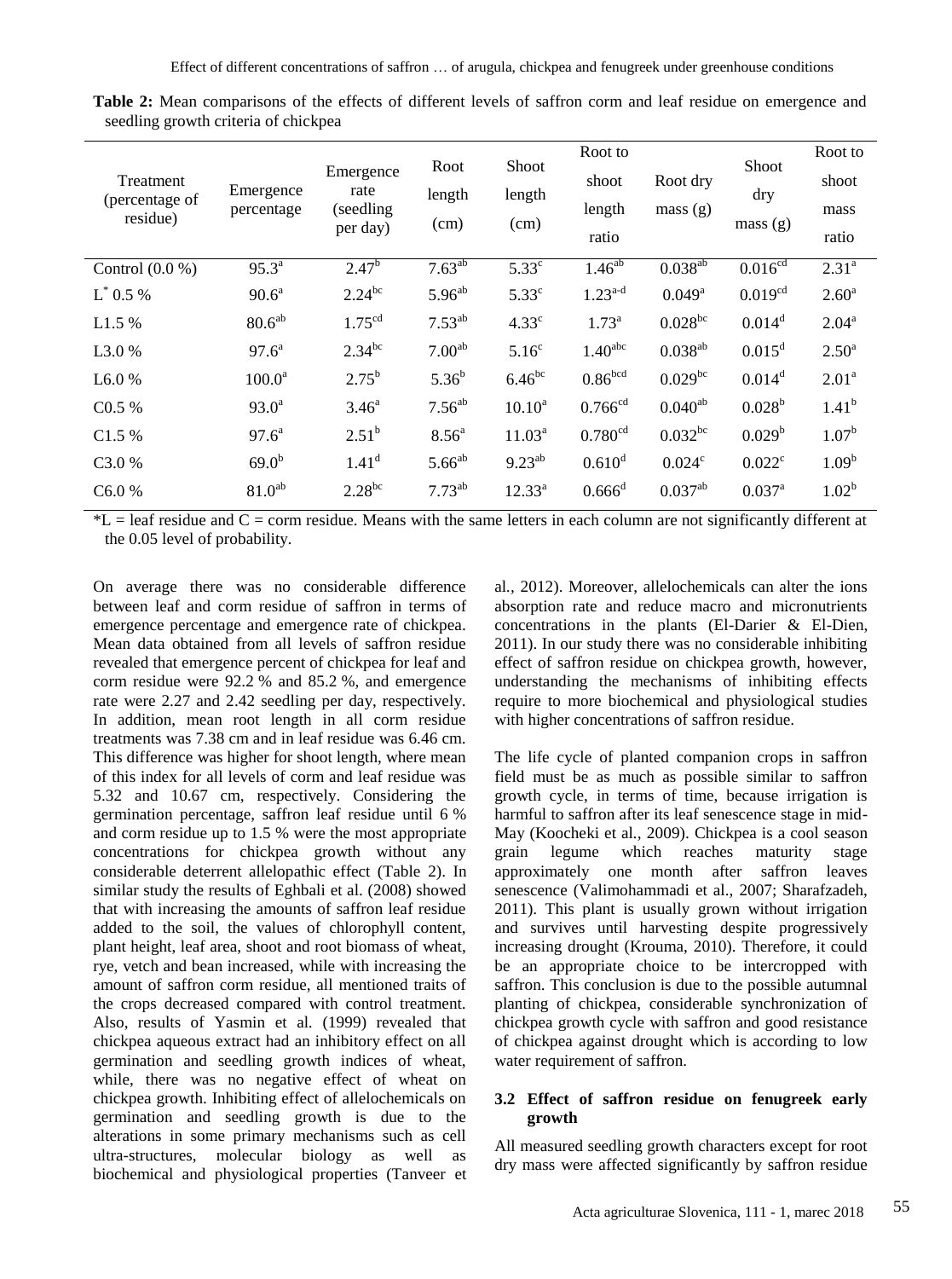(Table 3). Percentage of emergence increased up to the middle levels of leaf residue (1.5 %) and then decreased, so that, the amount of this index at the highest level of leaf residue (6 % leaf crude powder) was 17 % lower than control treatment (Table 4). Emergence percentage was similar to control treatment up to the high levels of soil application of corm residue but then decreased about 12 % in the highest level (6 %) of corm residue compared with the control treatment. The average value of this index for leaf residue levels was 81.5 % and for all corm residue concentrations was 83.3 % (Table 4). Emergence rate of fenugreek showed some reduction by increasing in concentration of saffron leaf residue and the value of this criterion at 6 % leaf concentration decreased about 22 % compared with the control treatment. Similarly, the amount of this index decreased significantly with increase in corm residue concentrations above 3 %, so that the value of this index in the highest level of corm residue application was 35 % lower than control treatment (Table 4).

Root length of fenugreek seedlings decreased by soil application of saffron corm and leaf residue. In addition, there was no significant difference between control and leaf and corm residue levels in terms of shoot length. Root to shoot length ratio decreased in response to saffron leaf and corm residue application (Table 4). It seems that this phenomenon is because of roots are directly exposed to possible allelopathic compounds which can more affect their growth. This finding is similar to results of Eghbali et al*.* (2008) on wheat and bean but different with those obtained on rye and vetch. They reported that this variation is due to the differences in plant genetic nature. In addition, they stated that reduction in root to shoot ratio will probably lead to more plant sensitivity to environmental stress at later growth phases.

**Table 3:** Mean of square for the effects of experimental treatments (different concentrations of saffron corm and leaf residue) on emergence and seedling growth characters of fenugreek

|            |                          |            |                  |        |        | Root to              |                      |                         | Root to      |
|------------|--------------------------|------------|------------------|--------|--------|----------------------|----------------------|-------------------------|--------------|
| Sources of | df                       | Emergence  | Emergence        | Root   | Shoot  | shoot                | Root                 | Shoot dry               | shoot        |
| variation  |                          | percentage | rate             | length | length | length               | dry                  | mass                    | mass         |
|            |                          |            |                  |        |        | ratio                | mass                 |                         | ratio        |
| Treatment  | 8                        | 155.3"     | $1.60^{\degree}$ | 4.26   | 0.60   | $0.112$ <sup>*</sup> | $2.65$ <sup>ns</sup> | 0.0000009 <sup>ns</sup> | $26.01^{ns}$ |
| Error      | 18                       | 51.0       | 0.25             | 0.85   | 0.37   | 0.016                | 2.28                 | 0.0000006               | 0.65         |
| C.V        | $\overline{\phantom{0}}$ | 8.61       | 13.10            | 13.21  | 8.98   | 12.28                | 13.23                | 13.43                   | 8.96         |

\*\*, \* and ns, significant in 1 % and 5 % levels and not significant, respectively.

df and CV are degree of freedom and coefficient of variation, respectively.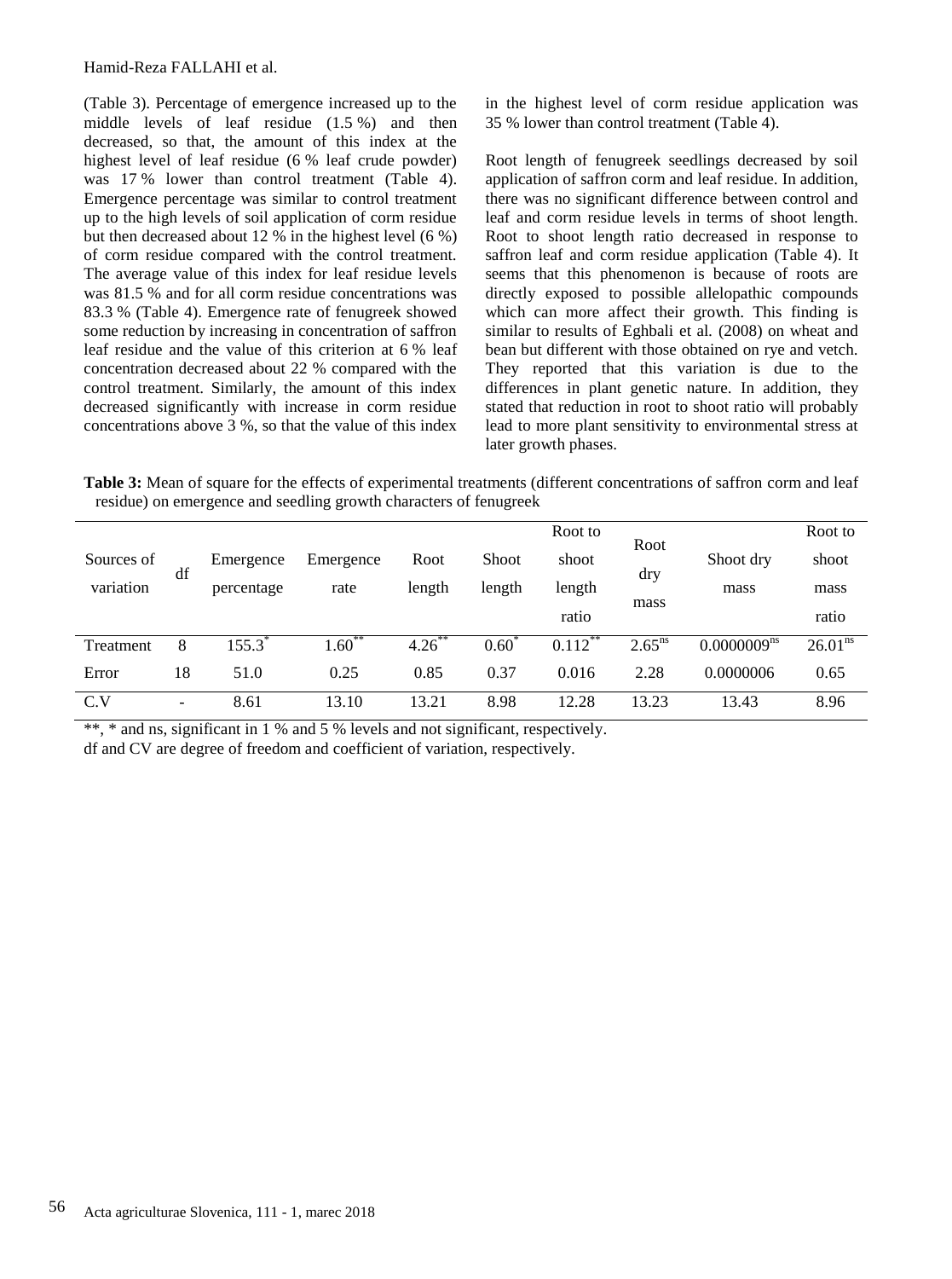| Treatment<br>(percentage)<br>of residue) | Emergence<br>percentage | Emergence<br>rate<br>(seeding)<br>per day) | Root<br>length<br>(cm) | Shoot<br>length<br>(cm) | Root to<br>shoot<br>length<br>ratio | Root dry<br>mass(g)   | Shoot dry<br>mass(g)  | Root to<br>shootmass<br>ratio |
|------------------------------------------|-------------------------|--------------------------------------------|------------------------|-------------------------|-------------------------------------|-----------------------|-----------------------|-------------------------------|
| Control                                  | $87.0^{ab}$             | $4.21^{bc}$                                | $9.56^{\circ}$         | $6.63^{ab}$             | $1.45^{\rm a}$                      | $0.0019^{a}$          | $0.0059^{a}$          | $0.32^{a}$                    |
| $L^*$ 0.5 %                              | $88.6^{\circ}$          | $4.13^{bc}$                                | 6.10 <sup>c</sup>      | $6.56^{ab}$             | $0.93^{bc}$                         | $0.0019^{a}$          | $0.0056^{\text{a}}$   | $0.34^{a}$                    |
| L1.5 %                                   | $90.3^{\text{a}}$       | $4.10^{bc}$                                | $7.26^{bc}$            | $6.66^{ab}$             | 1.08 <sup>b</sup>                   | $0.0025^a$            | $0.0062^a$            | $0.39^{a}$                    |
| L <sub>3.0</sub> %                       | $77.33$ <sup>abc</sup>  | $3.56b^{cd}$                               | $6.66^{bc}$            | $6.63^{ab}$             | 1.00 <sup>b</sup>                   | $0.0024$ <sup>a</sup> | $0.0061$ <sup>a</sup> | 0.41 <sup>a</sup>             |
| L6.0%                                    | $69.6^\circ$            | 3.27 <sup>cd</sup>                         | $6.16^{bc}$            | 6.00 <sup>b</sup>       | $1.03^{b}$                          | $0.0017$ <sup>a</sup> | $0.0058^{\text{a}}$   | 0.30 <sup>a</sup>             |
| C0.5 %                                   | $87.3^{ab}$             | $5.19^{a}$                                 | $7.40^{bc}$            | $6.76^{ab}$             | 1.10 <sup>b</sup>                   | $0.0017^a$            | $0.0051^a$            | $0.33^{a}$                    |
| C1.5 %                                   | $85.6^{ab}$             | 4.26 <sup>b</sup>                          | 7.90 <sup>b</sup>      | 7.20 <sup>a</sup>       | $1.11^{b}$                          | $0.0021$ <sup>a</sup> | $0.0070$ <sup>a</sup> | 0.30 <sup>a</sup>             |
| C <sub>3.0</sub> %                       | 85.6 <sup>ab</sup>      | 3.26 <sup>cd</sup>                         | $6.33^{bc}$            | $7.16^{ab}$             | $0.88^{bc}$                         | $0.0022^a$            | $0.0056^{\text{a}}$   | $0.39^{a}$                    |
| C6.0%                                    | $74.6^\circ$            | $2.71^{\rm d}$                             | 5.70 <sup>c</sup>      | $7.53^{a}$              | $0.75^{\circ}$                      | $0.0018^{a}$          | $0.0056^a$            | $0.32^{\rm a}$                |

**Table 4:** Mean comparison of the effects of different levels of saffron corm and leaf residues on emergence and seedling growth criteria of fenugreek

 $*L$  = leaf residue and  $C$  = corm residue. Means with the same letters in each column are not significantly different at the 0.05 level of probability.

Overall regards to emergence percentage and rate, 1.5 and 3 % concentrations of saffron leaf and corm residue were the most appropriate treatment for fenugreek growth, but higher increase in residue resulted to occurrence of deterrent allelopathic effect (Table 4). In similar study it has been reported that the allelopathic effects of saffron corm residue on the early growth characters of wheat, rye, vetch and bean was inhibiting, while the allelopathic effect of saffron leaves residue was stimulating (Eghbali et al*.,* 2008). Edrisi & Farahbakhsh (2011) also reported that application of different concentrations of leaf extract of flixweed (*Descurainia sophia* [\(L.\)](https://en.wikipedia.org/wiki/Carl_Linnaeus) [Webb](https://en.wikipedia.org/wiki/Philip_Barker-Webb) ex [Prantl\)](https://en.wikipedia.org/wiki/Karl_Anton_Eugen_Prantl) exerted a positive effect on common wheat primary growth only up to the concentration of 4 %. In addition, results of Yasmin et al. (1999) showed that chickpea and wheat extracts are containing some compounds which had inhibitory or stimulatory effect on each other.

Our results showed that fenugreek root was relatively more sensitive to saffron corm and leaf powder than shoot. This result is in agreement with earlier study of Teerarak et al*.* (2010) and can be explained by this reason that roots are the first organ which emerge and are in direct contact with allelochemicals (Teerarak et al., 2010; Tanveer et al., 2012). Results of Eghbali et al*.* (2008) showed that soil application of saffron corm residue had more increasing effect on root biomass of rye and vetch, while its effect on wheat and bean was more effective on aerial part, because of differences in site and mode of action of allelochemicals in different crops.

Fenugreek is a vegetable, spice, medicinal, food and feed crop that can be a useful legume crop for incorporation into short-term rotation (Mehrafarin et al*.,* 2011a). This nitrogen fixing crop is fairly drought resistant and generally grown as a winter crop in areas with mild winter and as spring crop in areas with soil that keeps moisture in the summer. The plant is partially a short living annual crop that its growth period is between 80 to 140 days, depend on ecotype, so that for spring and autumnal sowing, ripening take place usually 3–5 and about 7 months after sowing, respectively (Mehrafarin et al.*,* 2011a). Therefore, considering the mentioned characteristics and the large coincidence of its growth cycle with saffron growth season, it could be used as a suitable associated crop in saffron cultivation especially as a green manure.

## **3.3 Effect of saffron residue on arugula early growth**

Results of analysis of variance revealed that the effect of soil application of different levels of saffron leaf and corm residue was significant on all early growth indices of arugula (Table 5). Increase in concentration of saffron leaf residue caused a reduction in emergence percentage and rate, so that the amounts of these criteria in the highest leaf residue concentration decreased about 13 and 19 % compared with the control treatment, respectively. However, the negative effects of corm residue on arugula emergence was observed at the lower concentrations of corm, but more increase in corm residue imposed a positive effect, where the highest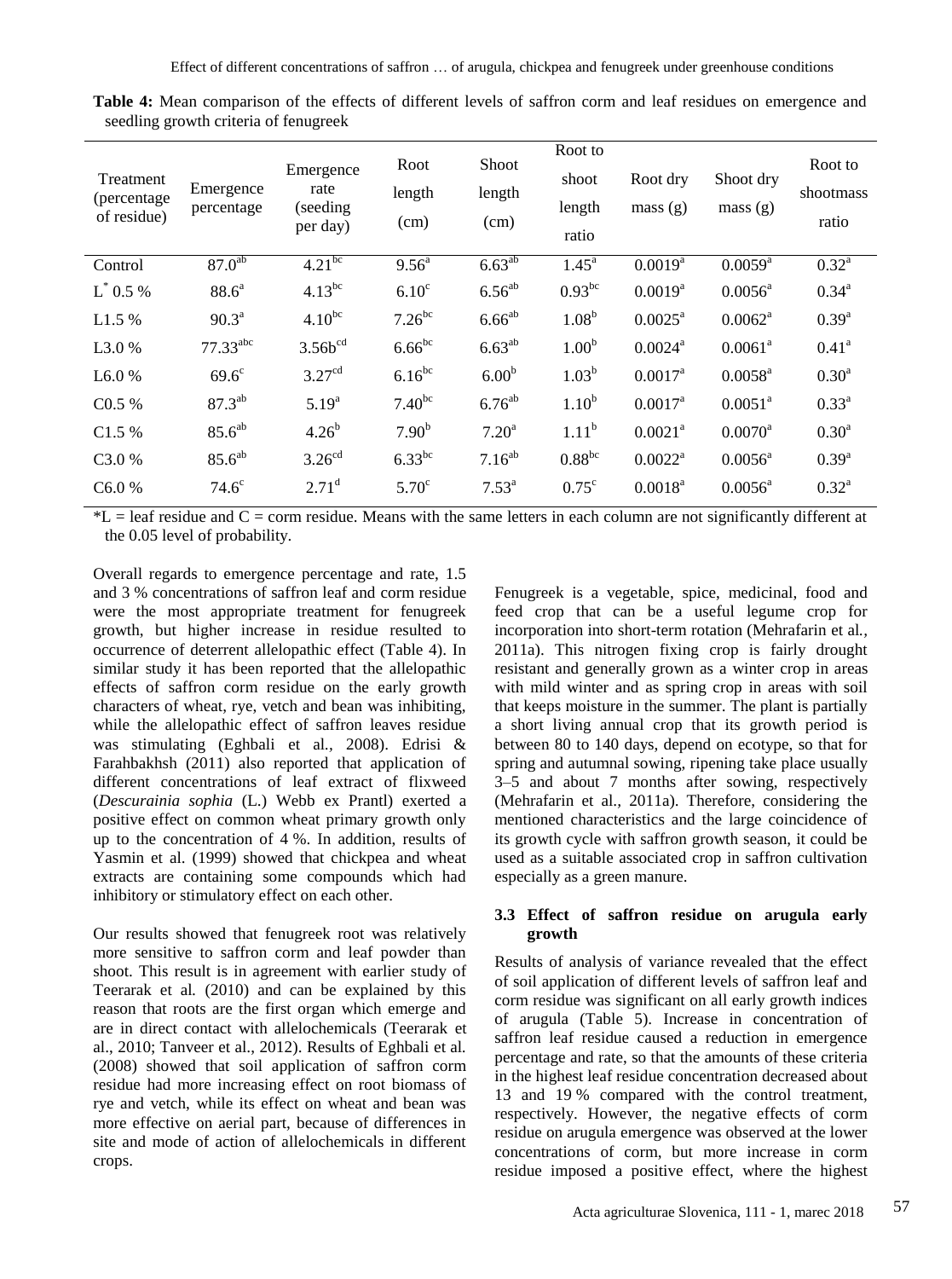emergence percentage among all experimental treatments was obtained at corm concentration of 6 % (Table 6).

There were no significant differences in the mean root length with increase in the concentration of saffron leaf residue. However, saffron corm residue up to the concentration of 3 % had a stimulatory effect on root length, but the higher concentrations of corm residue decreased the root growth. The positive effects of corm residue on root growth of arugula shows the lack of inhibiting compounds or even the nutritional values of saffron residue for its better growth (Eghbali et al. 2008). Root to shoot length ratio also was dosedependent, where leaf residue up to the concentration of 1.5 % and corm residue up to the concentration of 3 %, increased the amount of this index. In addition, root mass of arugula showed a positive response to application of saffron leaf and corm residue. Its highest value obtained in the highest level of leaf residue, which was 42 % more than control treatment. By increase in leaf residue concentration the shoot dry mass of arugula increased, while corm residue at concentrations above 1.5 % had a deterrent effect on shoot mass (Table 6). Totally, the effect of saffron corm and leaf residue even until 6 % concentration wasn't so inhibiting on early growth of arugula, therefore, this plant can be a good choice for intercropping with saffron.

In similar work, it has been reported that the aqueous extract of saffron petals had a positive effect on early growth indices of cotton (*Gossypium hirsutum* L.) in low and medium concentrations, whereas in high concentrations it decreased all measured indices (Eskandari- Torbaghan et al*.,* 2007). A number of plant species have chemicals that cause allelopathic activity on the growth of other plants and under certain conditions, these compounds are released into the environment from living plants or residues in sufficient quantities to affect neighboring or successional plants (Kato-Noguchi et al., 2010). It has been reported that some allelochemicals reduce shoot and root expansion and plant growth by blocking of nutrient reserve, altering cell division and differentiation as well as prevention from ion and water uptake, phytohormon<br>metabolism, respiration, photosynthesis, enzyme metabolism, respiration, function, signal transduction and gene expression (El-Darier & El-Dien, 2011).

Mixed cropping is one of the methods for increasing resource use efficiency in saffron cultivation. This strategy is only possible if there are no negative allelopathic interactions between the intercropped crops (Eskandari- Torbaghan et al*.,* 2007). In a study it has been reported that saffron leaf and corm residue exerted different effects on growth criteria of bean and vetch, as its leaf tissue increased and corm tissue decreased seedling growth indices of the plants in compared with control (Eskandari- Torbaghan et al*.,* 2007). Arugula is a fast growing, cool season crop with a short growth cycle (Jakše et al*.,* 2013). It is an important oilseed crop of the rapeseed-mustard group that grown on marginal lands with poor fertility. Moreover, due to its drought tolerance and adaptability to adverse environmental conditions, it is preferred over *Brassica* species under water scarce conditions (Jakhar et al., 2010). Therefore, considering the mentioned characteristics combined with current experimental results it seems that arugula is a good choice to be intercropped with saffron.

**Table 5:** Mean of square for the effects of experimental treatments (different concentrations of saffron corm and leaf residue) on emergence and seedling growth characters of arugula

| Sources<br>of<br>variation | df                       | Emergence<br>percentage | Emergence<br>rate | Root<br>length | <b>Shoot</b><br>length | Root to<br>shoot<br>length<br>ratio | Root dry<br>mass | <b>Shoot</b><br>dry mass | Root to<br>shoot<br>mass<br>ratio |
|----------------------------|--------------------------|-------------------------|-------------------|----------------|------------------------|-------------------------------------|------------------|--------------------------|-----------------------------------|
| Treatment                  | 8                        | $167.8***$              | $1.70***$         | $2.05***$      | $0.283*$               | $0.215*$                            | .46              | $1.20^*$                 | $0.47*$                           |
| Error                      | 18                       | 23.8                    | 0.44              | 0.25           | 0.167                  | 0.100                               | 9.85             | 8.05                     | 0.16                              |
| C.V                        | $\overline{\phantom{0}}$ | 6.56                    | 10.69             | 9.53           | 11.19                  | 12.56                               | 16.84            | 15.30                    | 11.18                             |

\*\*, \* and ns, significant in 1 % and 5 % levels and not significant, respectively. df and CV are degree of freedom and coefficient of variation, respectively.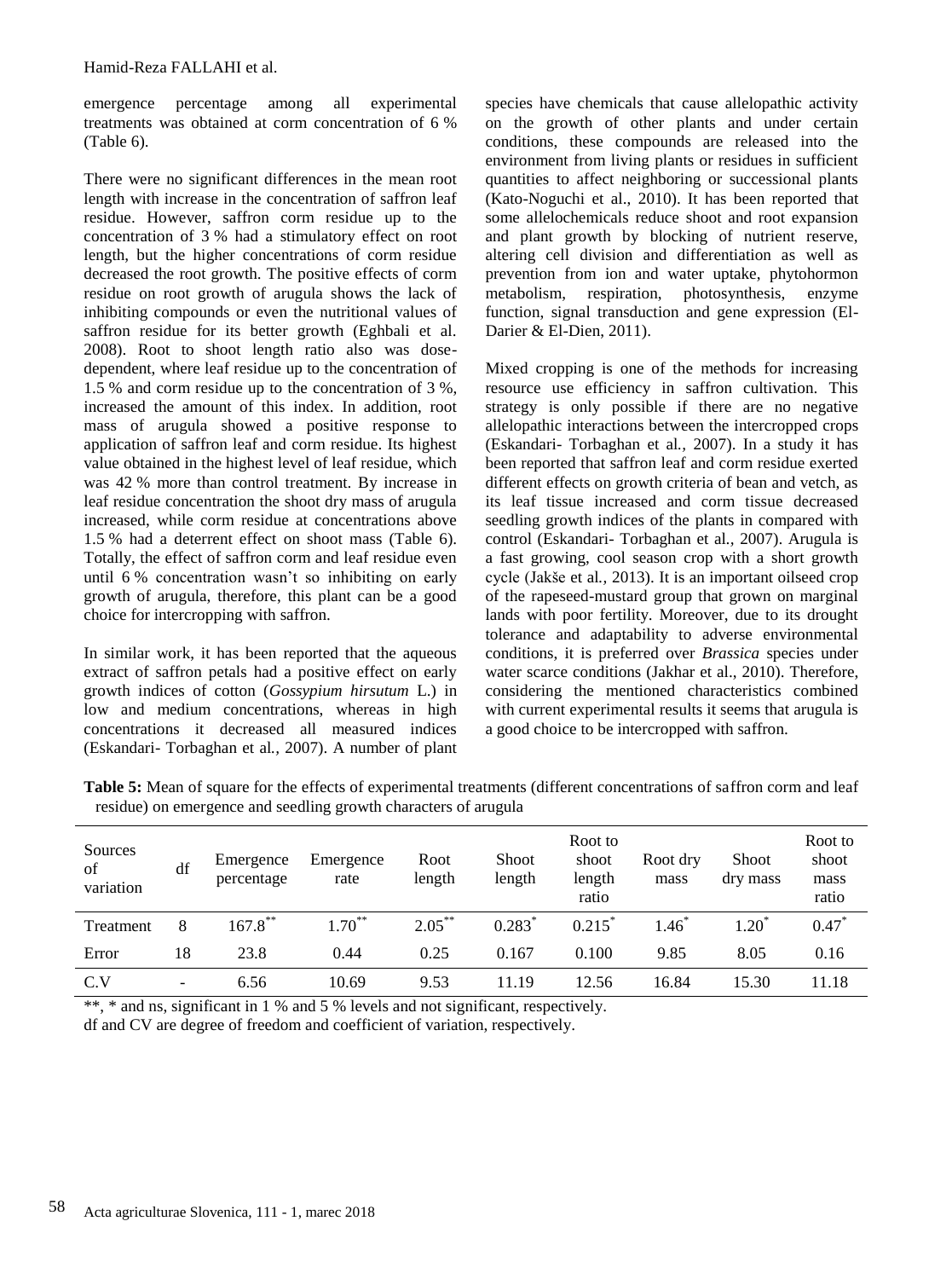| Treatment<br>(percentage)<br>of residue) | Emergence<br>percentage | Emergence<br>rate<br>(seedling)<br>per day) | Root<br>length<br>(cm) | Shoot<br>length<br>(cm) | Root to<br>shoot<br>length<br>ratio | Root dry<br>mass(g) | <b>Shoot</b><br>dry mass<br>(g) | Root to<br>shoot<br>mass<br>ratio |
|------------------------------------------|-------------------------|---------------------------------------------|------------------------|-------------------------|-------------------------------------|---------------------|---------------------------------|-----------------------------------|
| Control (0.0                             | $83.0^a$                | 7.66 <sup>a</sup>                           | $5.56^{bc}$            | 4.00 <sup>a</sup>       | 1.39 <sup>abc</sup>                 | 0.0008 <sup>b</sup> | $0.0013^{b}$                    | $0.58^{b}$                        |
| $L^*$ 0.5 %                              | $84.0^{\circ}$          | $6.90^{ab}$                                 | $5.10^{bc}$            | $3.66^{ab}$             | 1.41 <sup>abc</sup>                 | $0.0011^{ab}$       | $0.0015^{ab}$                   | $0.73^{b}$                        |
| L1.5%                                    | $73.6^{b}$              | $5.53^{\circ}$                              | $5.63^{bc}$            | 3.20 <sup>b</sup>       | $1.79^{a}$                          | $0.0010^{ab}$       | $0.0015^{ab}$                   | $0.68^{\rm b}$                    |
| L3.0 %                                   | $64.0^\circ$            | $5.66^{bc}$                                 | 5.00 <sup>cd</sup>     | $3.63^{ab}$             | 1.37 <sup>abc</sup>                 | $0.0014^a$          | $0.0016^{ab}$                   | 0.91 <sup>b</sup>                 |
| L6.0%                                    | $73.3^{b}$              | $6.60^{\rm abc}$                            | $5.43^{bc}$            | $3.46^{ab}$             | 1.03 <sup>c</sup>                   | $0.0014^a$          | $0.0019^{a}$                    | $0.76^{\rm b}$                    |
| C0.5 %                                   | $64.6^{bc}$             | 5.56 <sup>c</sup>                           | 4.13 <sup>d</sup>      | $3.96^{ab}$             | $1.05^{bc}$                         | $0.0011^{ab}$       | $0.0007^c$                      | $1.75^{\rm a}$                    |
| C1.5 %                                   | $71.6^{bc}$             | 5.46 <sup>c</sup>                           | 6.01 <sup>ab</sup>     | $3.60^{ab}$             | 1.68 <sup>a</sup>                   | $0.0012^{ab}$       | $0.0016^{ab}$                   | $0.83^{b}$                        |
| C <sub>3.0</sub> %                       | $73.3^{b}$              | $6.46$ <sup>abc</sup>                       | 6.66 <sup>a</sup>      | 4.05 <sup>a</sup>       | $1.66^{ab}$                         | $0.0011^{ab}$       | $0.0009^{\circ}$                | $1.38^{ab}$                       |
| C6.0%                                    | $85.6^a$                | $6.13^{bc}$                                 | 4.10 <sup>d</sup>      | $3.28^{ab}$             | $1.25^{\text{abc}}$                 | $0.0009^{ab}$       | $0.0007^c$                      | $1.33^{ab}$                       |

**Table 6:** Mean comparison of the effects of different levels of saffron corm and leaf residue on emergence and seedling growth characters of arugula

 $*L$  = leaf residue and  $C$  = corm residue. Means with the same letters in each column are not significantly different at the 0.05 level of probability.

#### **4 CONCLUSIONS**

This research was a preliminary greenhouse study towards possibility of simultaneous saffron and some associated crop cultivation (fenugreek, chickpea and arugula). Generally, the saffron corm and leaf residue not only did not considerably decrease the growth of tested crops, which in some cases increased their growth parameters. Therefore, these crops are potentially good candidates to be used in intercropping systems with saffron. However, it is also a need to be investigated the effects of proposed crops residue on saffron growth. Moreover, further studies under field conditions are necessary to evaluate the possible use of mentioned associated crops in saffron field.

#### **5 ACKNOWLEDGMENT**

This article is the result of a student project (in Sarayan Faculty of Agriculture), which financially supported by the Vice President for Research and Technology, University of Birjand, Iran.

#### **6 REFERENCES**

- Abbassi, F. & Jahani, M. (2007). Allelopathic effects of saffron corms on seed germination of several important crops. *Acta Horticulture*, *739*, 269-273. <https://doi.org/10.17660/ActaHortic.2007.739.33>
- Behdani, M.A., Fallahi, H.R. 2015. *Saffron: Technical Knowledge Based on Research Approaches*. University of Birjand Press. [In Persian].
- Chengxu, C., Mingxing, Z., Xuhui, C. & Bo, Q. (2011). Review on allelopathy of exotic invasive plants. *Procedia Engineering*, *18*, 240-246. <https://doi.org/10.1016/j.proeng.2011.11.038>
- Chon, C. U. & Nelson, C. J. (2010). Allelopathy in compositae plants. A review. *Agronomy for Sustainable Development*, *30*, 349-358. <https://doi.org/10.1051/agro/2009027>
- Edrisi, S. & Farahbakhsh, A. (2011). Allelopathic Effects of *Sisymbrium irio* L. and *Descurainia sophia* (L.) Schur on the Germination of Wheat (*Triticum aestivum* L.). *World Academy of Science, Engineering and Technology*, *50*, 638-640.
- Eghbali, S., Rashed Mohassel, M. H., Nassiri Mahallati, M. & Kazerooni Monfared, E. (2008). Allelopathic potential of shoot and corm of saffron residues on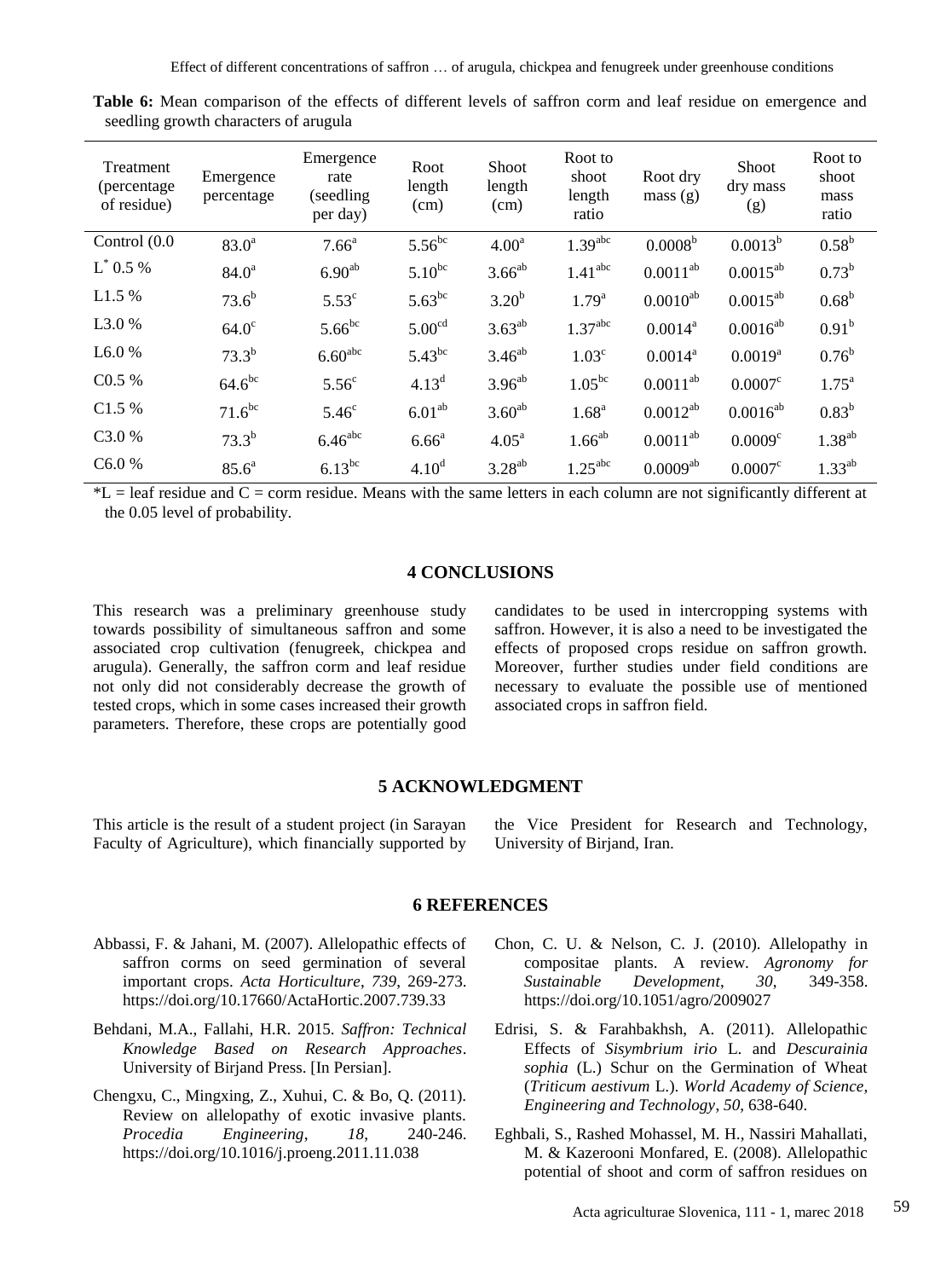wheat, rye, vetch and bean. *Journal of Field Crops Researches*, *6*(2), 227-234.) In Persian with English Summary).

- El-Darier, S. M. & El-Dien, M. H. Z. (2011). Biological activity of *Medicago sativa* L. (alfalfa) residues on germination efficiency, growth and nutrient uptake of *Lycopersicon esculentum* L. (tomato) seedlings. *Journal of Taibah University for Science*, *5*, 7-13. [https://doi.org/10.1016/S1658-3655\(12\)60033-8](https://doi.org/10.1016/S1658-3655(12)60033-8)
- Eskandari-Torbaghan, M., Abbasi, R. & Astaraei, A. (2007). Effect of saffron (*Crocus sativus* L.) petals on germination and primary growth of cotton (*Gossypium hirsutum* L.). *Acta Horticulture*, *739*, 87-91.

<https://doi.org/10.17660/ActaHortic.2007.739.10>

- Fallahi, H. R., Paravar, A., Behdani, M. A., Aghhavani-Shajari, M. & Fallahi, M. J. (2014). Effects of Saffron corm and leaf extracts on early growth of some plants to investigate the possibility of using them as associated crop. *Notulae Scientia Biologicae*, *6*(3), 282-287. <https://doi.org/10.15835/nsb.6.3.9259>
- Fallahi, H. R., Fadaeian, G., Gholami, M., Daneshkhah, O., Hosseini, F.S., Aghhavani-Shajari, M. & Samadzadeh, A. (2015). Germination response of grass pea (*Lathyrus sativus* L.) and arugula (*Eruca sativa* L.) to osmotic and salinity stresses. *Plant Breeding and Seed Science*, *71*, 97-108. <https://doi.org/10.1515/plass-2015-0025>
- Faravani, M., Behshtii, A. & Khanizadeh, H. (2010). Yield performance of black zira and saffron intercropping system in different plant distances and replacement series. *International Journal of Science and Nature, 1*(2), 195-197.
- Farooq, M., Bajwa, A. A., Cheema, S., Cheema, Z. A. (2013). Application of allelopathy in crop production. *International Journal of Agriculture and Biology*, *15*, 1367-1378.
- Ganjeali, A., Parsa, M. & Amiri-Deh-Ahmadi, S.R. (2011). Determination of cardinal temperatures and thermal time requirement during germination and emergence of chickpea genotypes (*Cicer arietinum*  L.). *Iranian Journal of Pulses Research*, *2*(2), 97- 108. In Persian with English Summary).
- Jakhar, M. L., Jajoria, R. N., Sharma, K. C., & Ram, S. (2010). Genetic divergence in Taramira (*Eruca sativa* Mill.). *Journal of Oilseed Brassica*, *1*(2), 79- 83.
- Jakše, M., Hacin, J. & Kacjan Maršić, N. (2013). Production of rocket (*Eruca sativa* Mill.) on plug trays and on a floating system in relation to reduced nitrate content. *Acta Agriculturae Slovenica*,

*101*(1), 59- 68. [https://doi.org/10.2478/acas-2013-](https://doi.org/10.2478/acas-2013-0007) [0007](https://doi.org/10.2478/acas-2013-0007)

- Jalilian, J. & Khalili-Aqdam, N. (2014). Effects of alternative temperatures on germination rate of rocket seed (*Eruca sativa*). *Iranian Journal of Seed Research*, *2*(1), 127-133. In Persian with English Summary).
- Kato-Noguchi, H., Seki, T. & Shigemori, H. (2010). Allelopathy and allelopathic substance in the moss *Rhynchostegium pallidifolium*. *Journal of Plant Physiology*, *167*, 468-471. <https://doi.org/10.1016/j.jplph.2009.10.018>
- Khosravi, M. (2005)*. Intercropping black zira (Bonium persicum) with saffron and annual crops: Agroecological and economic perspectives*. PhD Thesis, Faculty of Agriculture, Ferdowsi University of Mashhad, Iran. (In Persian with English Summary).
- Koocheki, A., Najibnia, S. & Lalehgani, B. (2009). Evaluation of saffron yield (*Crocus sativus* L.) in intercropping with cereals, pulses and medicinal plants. *Iranian Journal of Field Crops Research*, *7*(1), 163-172. (In Persian with English Summary).
- Koocheki, A., Rezvani Moghaddam, P. & Fallahi, H. R., (2016). Effects of planting dates, irrigation management and cover crops on growth and yield of saffron (*Crocus sativa* L.). *Journal of Agroecology*, *8*(1), 435-451. (In Persian with English Summary).
- Krouma, A. (2010). Plant water relations and photosynthetic activity in three Tunisian chickpea (*Cicer arietinum* L.) genotypes subjected to drought. *Turkish Journal of Agriculture and Forestry*, *34*, 257-264.
- Kumar, R., Virendra, S., Kiran, D., Sharma, M., Singh, M. K. & Ahuja, P. S. (2009). State of art of saffron (*Crocus sativus* L.) agronomy: A comprehensive review*. Food Reviews International*, *25*, 44-85. <https://doi.org/10.1080/87559120802458503>
- Maguire, J. D. (1962). Speed of germination aid in selection and evaluation for seedling emergence and vigor. *Crop Science*, *2*, 176-177. [https://doi.org/10.2135/cropsci1962.0011183X0002](https://doi.org/10.2135/cropsci1962.0011183X000200020033x) [00020033x](https://doi.org/10.2135/cropsci1962.0011183X000200020033x)
- Marsaglia, G., Tsang, W.W. & Wang, J. (2003). Evaluating Kolmogorov's distribution. *Journal of Statistical Software*, *8*(18), 1-4. <https://doi.org/10.18637/jss.v008.i18>
- Mehrafarin, A., Rezazadeh, S., Naghdi Badi, H., Noormohammadi, G., Zand, E. & Qaderi, A. (2011a). A review on biology, cultivation and biotechnology of Fenugreek (*Trigonella foenum-*